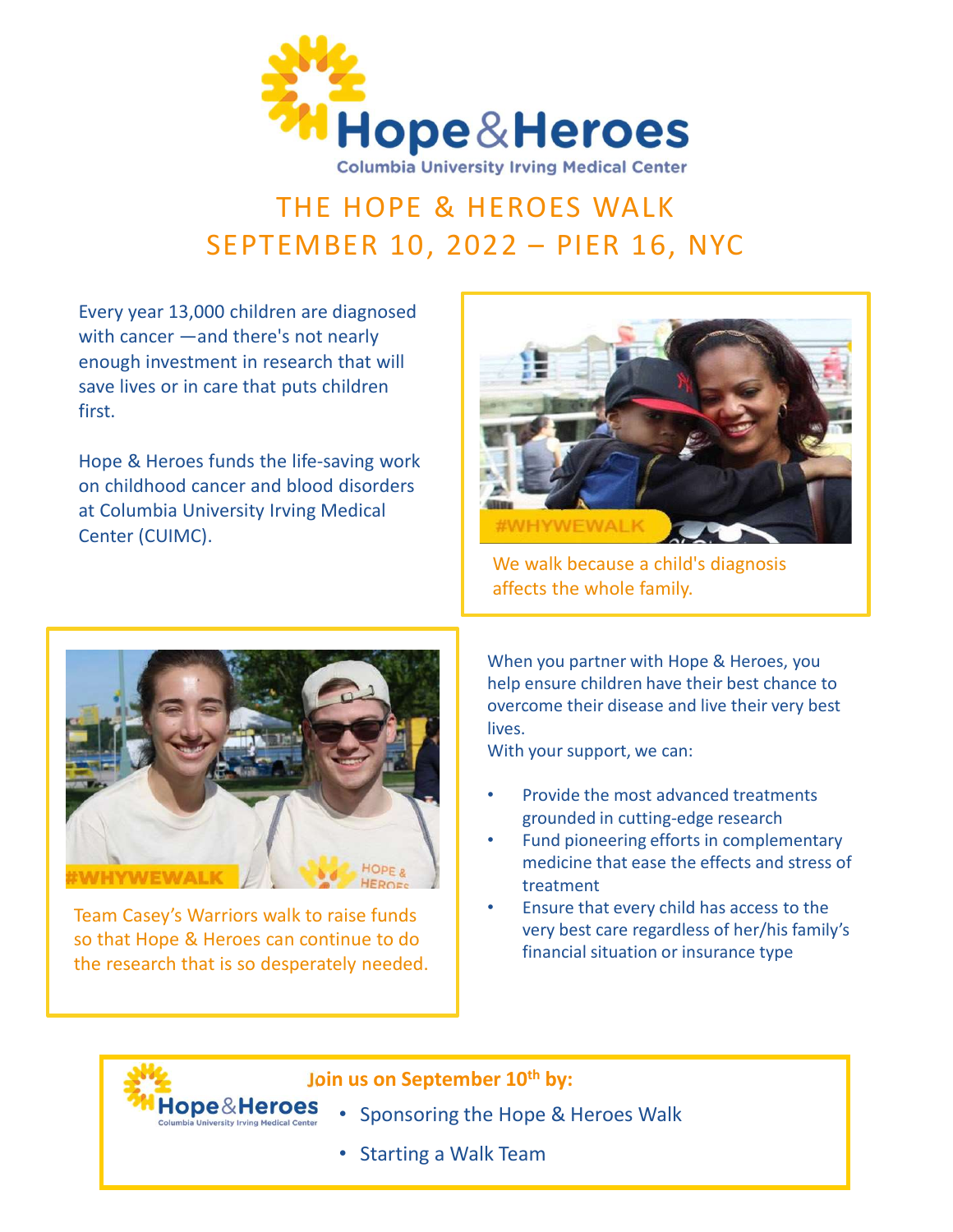

Sponsorship is a great opportunity to receive prominent placement during the event and support the life-saving work on childhood cancer and blood disorders at Columbia University Irving Medical Center.

## SPONSOR LEVELS

| Center.                                                     |                                          |                                                 |                                          |
|-------------------------------------------------------------|------------------------------------------|-------------------------------------------------|------------------------------------------|
|                                                             | <b>SPONSOR LEVELS</b>                    |                                                 |                                          |
| <b>SPONSOR LEVELS &amp;</b><br><b>BENEFITS</b>              | <b>HERO IN</b><br><b>ACTION: \$5,000</b> | <b>SUPPORTING</b><br><b>SPONSOR:</b><br>\$1,000 | <b>RALLYING</b><br><b>SPONSOR: \$500</b> |
|                                                             | <b>PRE-EVENT BENEFITS</b>                |                                                 |                                          |
| <b>Press Release to</b><br>Announce Partnership             |                                          |                                                 |                                          |
| Social Media Feature                                        |                                          |                                                 |                                          |
| Logo/Name on Walk Website                                   |                                          |                                                 |                                          |
|                                                             | <b>EVENT DAY BENEFITS</b>                |                                                 |                                          |
| Logo/Name on Story Highlight<br>(Signage & Video)           |                                          |                                                 |                                          |
| <b>Exclusive Opportunity for Inclusion</b><br>in Team Boxes |                                          |                                                 |                                          |
| Logo/Name on Walk Banner                                    |                                          | $\mathcal{L}$                                   |                                          |
| <b>Recognition During</b><br><b>Ceremony</b>                |                                          |                                                 |                                          |
| Logo/Name on Walk<br>Participant T-Shirt*                   |                                          |                                                 |                                          |